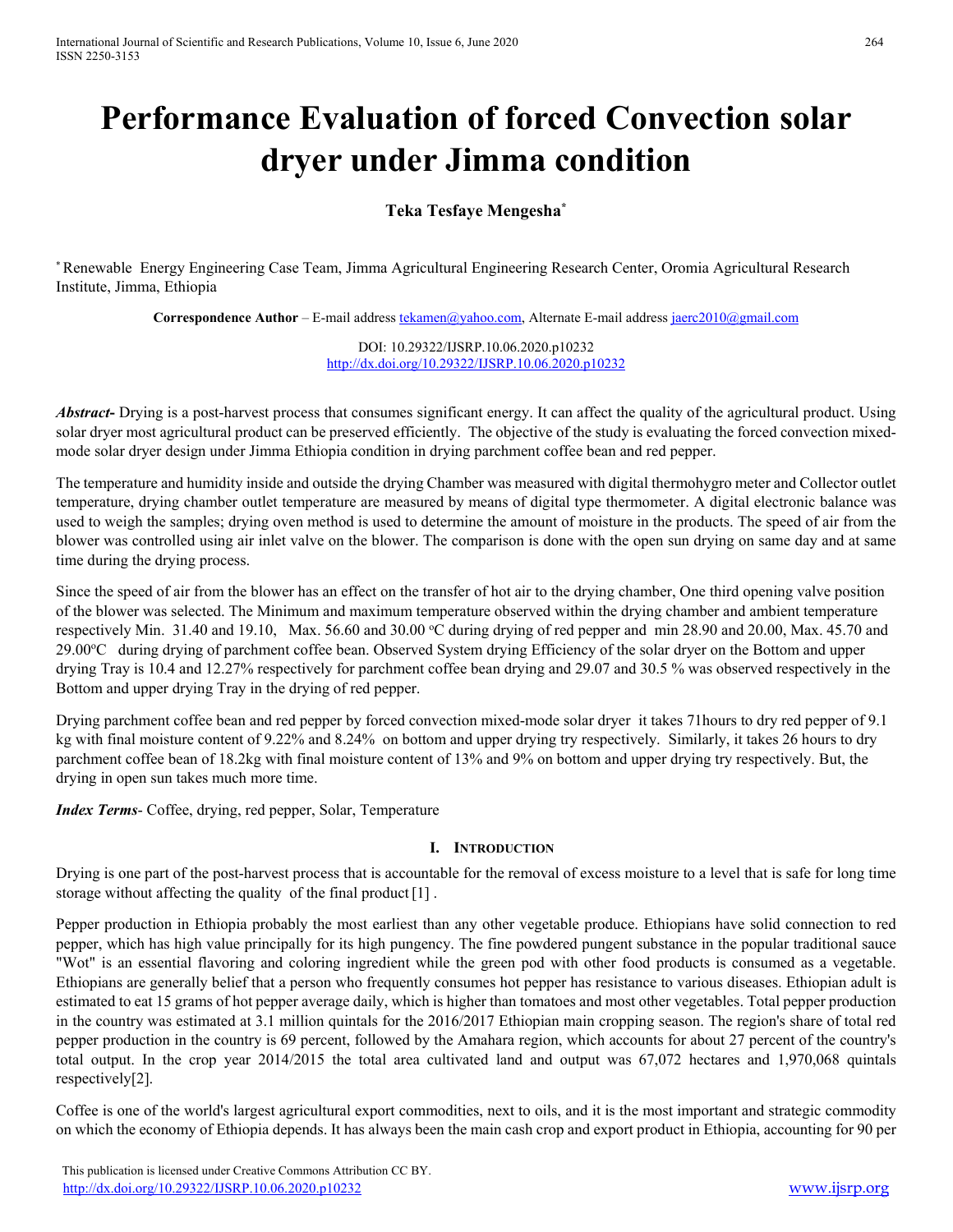cent of exports and 80 per cent of total jobs[3]. Coffee quality directly influences coffee farmers' prices because when coffee quality is high, coffee prices are also high and vice versa [1].

Jimma Zone is Ethiopia's largest and popular coffee-producing region; has a range of small-scale coffee pulping industries located along river banks and/or streams [4]. 105,140 ha of coffee-covered land contributing 27% of the country's export coffee and 43% of the Oromia region's export share [5].

Over one million small-scale coffee farming households therefore produce around 90 per cent of Ethiopian coffee. In addition, about 25% of the Ethiopian population depends directly or indirectly on the production, processing and marketing of coffee. It is estimated that 40 per cent of the quality of coffee is calculated in the field, 40 per cent in primary processing after harvest and 20 per cent in secondary / export processing and handling including storage [6].

Sun drying is the oldest way of drying agricultural produce ever known to man and it involves simply placing the agricultural products in the sun on mats, roofs or drying floors. It has many drawbacks because farm produce is spread out in the open sky and there is a greater chance of spoilage due to adverse climatic conditions such as wind, rain, moist and dust, loss of product to insects, birds and rodents. Totally dependent on good weather and very slow drying rate with danger of mold formation, causing the product to deteriorate and decompose. The method often demands vast areas of land, it takes time and intensively labor. The solar dryer can be seen as one of the solutions to the food and energy shortages of the nation and can be preserved effectively by using a solar dryer. [7].

Nonetheless, Jimma region coffee is the least-priced coffee relative to other sources that is mostly due to poor methods of processing. Approximately 48 percent of producers spread their coffee on the ground, while 49.5 percent use bamboo mats or wire meshes to dry the crop on raised drying beds and just 2.5 percent use cemented / brick floors[5].

Despite the coffee's economic value in Ethiopia, many rural coffee farmers have not prioritized proper drying mechanisms. The coffee is primarily dried by spreading on the surfaces of bare earth, where it is subjected to radiation from the sun. Although it is cheap and relatively efficient, it has some outstanding disadvantages, such as increased free land costs, which limit the area of the sun-drying floor, high labor requirements, pollution from dust and dirt, and exposure to intermittent rains during the drying. Such disadvantages result in high moisture content of coffee, which is vulnerable to mould attack. In addition, the price of the coffee will decrease dramatically. Consequently, this results in low farmer prices [1].

Also as rising populations place pressure on food sources, about one-third of the total food produced for human consumption is lost, with the majority of the loss occurring between harvest and user in developing countries. Controlling product dryness is the most critical factor for maintaining quality in stored non-perishable foods[8].

The purpose of solar drying is to supply more heat to the crop than is available under atmospheric conditions, thereby increasing sufficiently the vapor pressure of the moisture retained within the crop and significantly decreasing the relative humidity of the drying air. This consequently increases the moisture carrying capacity of drying air, which sufficiently lowers the equilibrium moisture content of the crop being dried.

Experiments carried out in many countries have clearly demonstrated that solar energy can be used effectively to dry farm crops. Some essential targets of food dehydration are weight and volume reduction, intended to reduce transport and storage costs [9].

This research was aimed at evaluating the solar dryer fabricated in the center under Jimma condition in drying parchment coffee bean and red pepper.

# **II. MATERIAL AND METHODS**

# **Description of the study area**

The research was conducted at Jimma Agricultural Engineering Research Center, Jimma Zone, Ethiopia's Oromia region 353 km southwest of Addis Ababa. The total area of the zone is 18415 km<sup>2</sup> and ranges between 7 ° 18′N and 8 ° 56′N latitudes and 35 ° 52′E and 37 ° 37′E longitudes. The area's main soil types are nitosol and combbsols and receives an average annual rainfall of 1,467 mm per year [10].

The zone has an elevation of 880 to 3360 meters (masl) above sea level. For 8 to 10 months receives an average annual rainfall of 1000 mm. The main rainy season stretches from May to September and there is a minor rainy season in February, March and April. Jimma zone temperatures range from 8 - 28°C. The average temperature is 20°C annually. The study area agro-ecologies have a range of altitudes of 1000-1500 (lowlands), 1500-2500 (intermediate) and 2500-3360 masl (highlands)[11].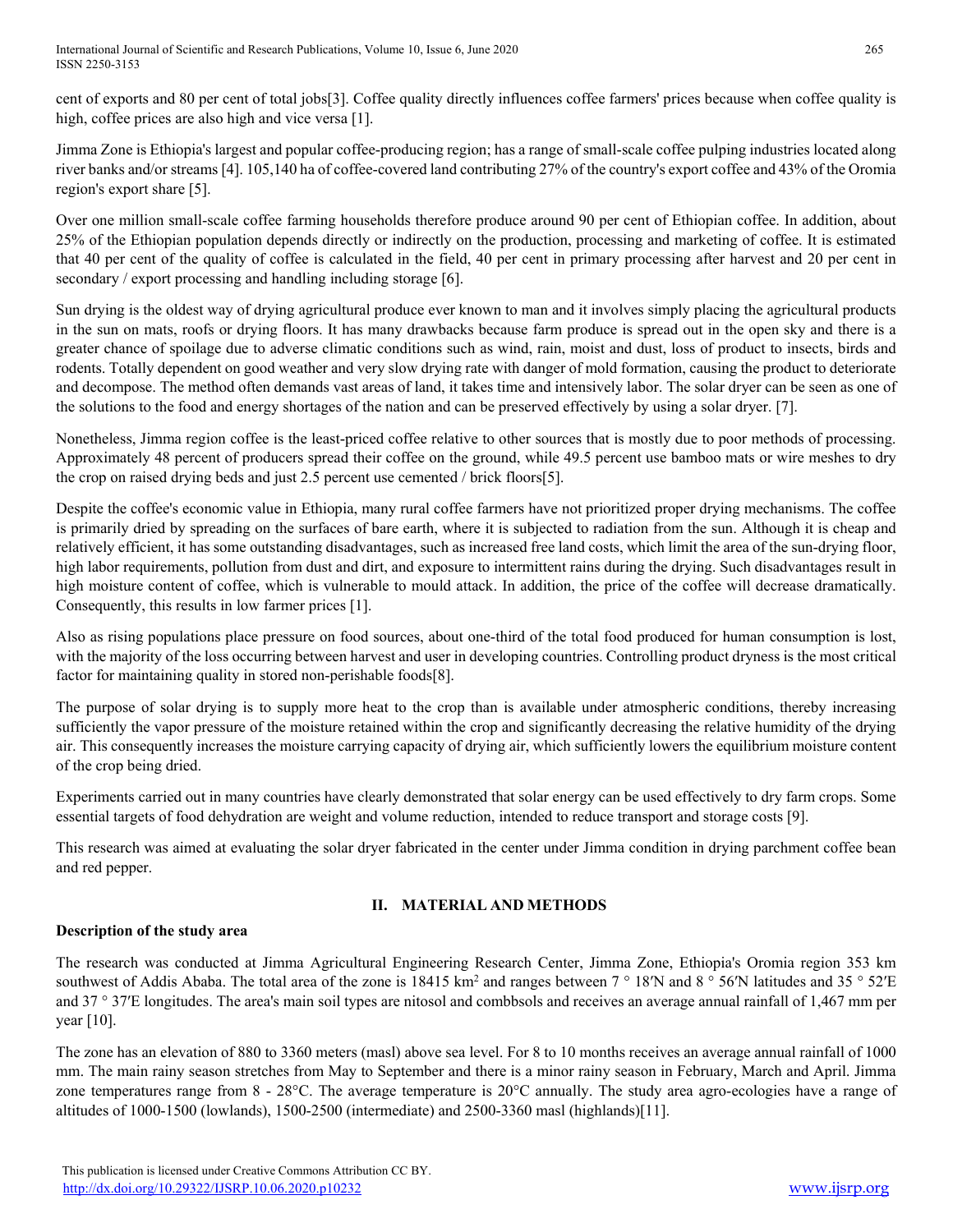# **Experimental procedure**



Fig. 1 Photo of the produced solar dryer design

The temperature and humidity inside and outside the drying Chamber (ambient) was measured with digital thermohygro meter model ETH-1 measuring temperature range of -40 to 70°C resolution of 0.1°C and Relative humidity range 20 to 90%RH resolution of 1%RH. Collector outlet temperature, drying chamber outlet temperature are all measured by means of Therma 1 digital type thermometer measuring over the range of -50 to 1370°C with a 0.1/1°C resolution.

Air velocity at drier inlet and exit was measured by using portable Digital Anemometer MS 6250 measuring over the range of 0.4 to 30.0 m/s, Air Velocity Resolution : 0.1 m/s and Air Velocity Accuracy : ±2.0%. A digital electronic balance Model CTI200-s of 6 and 1.2 kg capacity having precision 1 and 0.1 g respectively was used to weigh the samples. Drying oven method is used in this study to determine the amount of moisture. The initial moisture content was determined by the oven method at 103°C for 72 h, samples were weighted every two hours during processing in the drying oven. Measurements continued until the change between two measurements was less than 0.04% [12, 13]. Others are measured by means of infrared temperature measuring instrument.

The given experiments are conducted in the forced convection mixed-mode solar dryer under no load condition for evaluating the effect of blower of diameter 4" and with parchment coffee bean and red pepper loading. The speed of air from the blower was controlled using air inlet valve on the blower (Valve closed, one third open, two third open and fully opening of the valve).

The comparison is done simultaneously with the open sun drying during the drying process of parchment coffee bean and red pepper on the selected air speed of the blower.

## **Measurements and calculations**

Moisture content  $(M<sub>c</sub>)$  of substance is express as percentage by weight on wet basis and dry basis. The moisture content wet basis was

$$
M_{\rm c} = \frac{M_{\rm w} - M_{\rm d}}{M_{\rm w}} \cdot 100
$$

calculated according

where,  $M_w$  is the mass of the wet material and  $M_d$  is the mass of dry materials

Amount of moisture to be removed can be calculated as

$$
M_{\rm W} = \frac{M_{\rm cl} - M_{\rm cF}}{100 - M_{\rm cF}} * M_{\rm p}
$$

Where,  $M_w$  is amount of water to be removed of water, kg,  $M_d$  is initial Moisture content,  $M_c$  is Final Moisture content,  $M_u$  is initial mass of product to be dried, kg.

Drying rate  $D_R$  depends on the total mass of water to be evaporated to the time interval required in seconds

$$
\mathbf{D}_R = \frac{\mathbf{M}_w}{t}
$$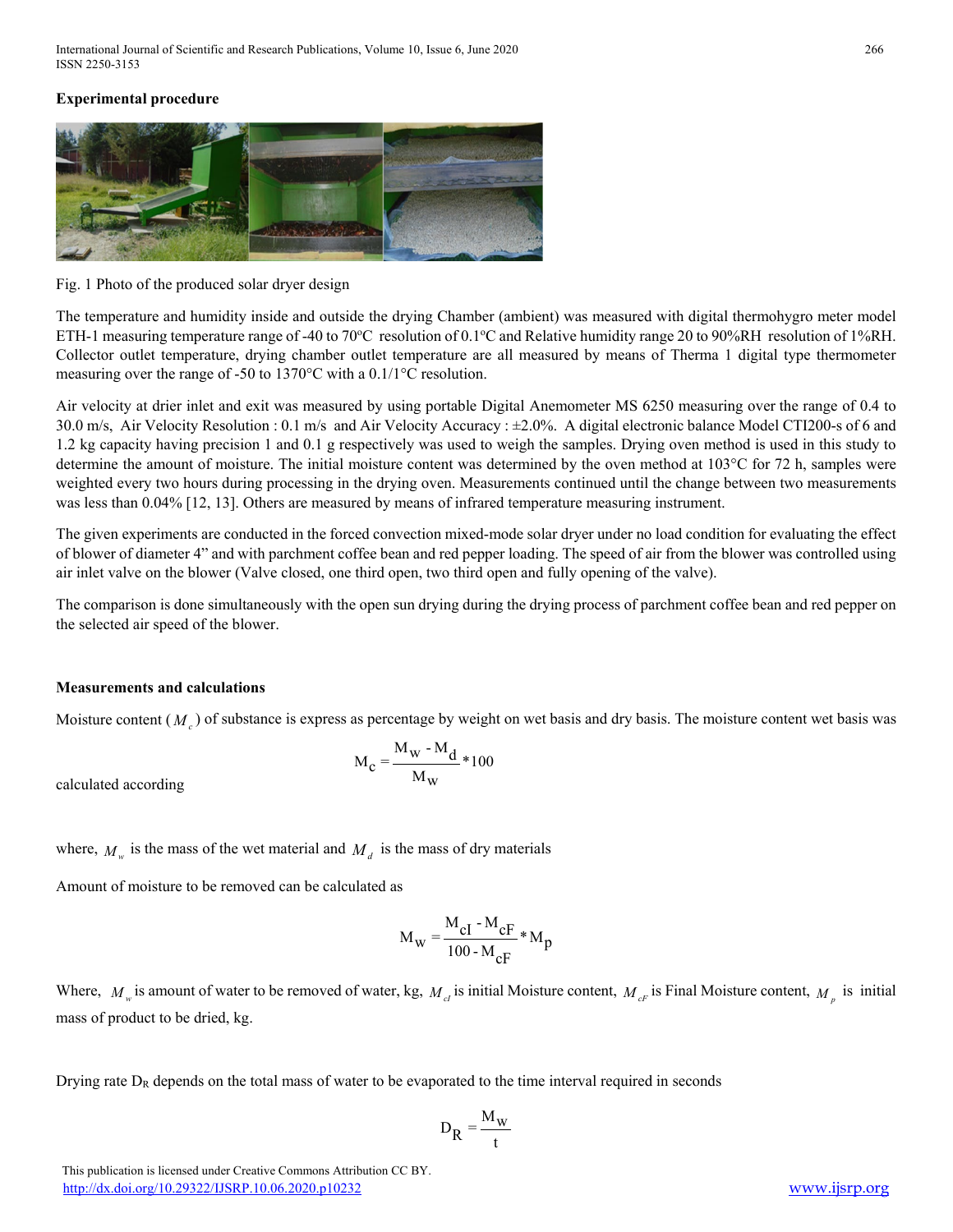System drying efficiency for Forced convection solar dryer in day time is defined as the ratio of energy supplied to evaporate the moisture of the product to the Energy supplied to the drier.

$$
\eta_S=\frac{M_W\ ^*L}{A_S\ ^*I^*t+E}\ ^*100
$$

Where L= Latent heat of vaporization in kJ/kg

*I* is the solar Intensity in 
$$
k \frac{W}{m^2}
$$

- $A_s$  is the surface area of the solar collector in  $m<sup>2</sup>$
- t total time of drying in seconds
- E Energy supplied to the Blower in Joule

Effectiveness factor:

It can be defined as ratio of drying rate in the Cabinet Solar dryer to the drying rate in the open sun drying.

$$
E_f = \frac{Drying rate in solar dyer}{Drying rate in open sun drying}
$$

#### **III. RESULT AND DISCUSSION**

#### **Effect of blower valve position**

Table 1. One-way ANOVA: Blower valve position versus Drying chamber Temperature

|             |       | Df Sum Sq Mean Sq F value $Pr(>\)$ F) |    |      |                                               |
|-------------|-------|---------------------------------------|----|------|-----------------------------------------------|
|             |       |                                       |    |      | Blower 4 560.6 140.16 15.64 0.00000000808 *** |
|             |       | Residuals 60 537.8 8.96               |    |      |                                               |
|             | Mean  | sd                                    |    |      | data: n Multi comparisons of means            |
| BC          | 43.38 | 2.67                                  | 13 | "b"  |                                               |
| BFO 39.57   |       | 3.59                                  | 13 | "a"  |                                               |
| BOThO 39.32 |       | 3.35                                  | 13 | "a"  |                                               |
|             |       | BTThO 40.57 1.76                      | 13 | "ab" |                                               |
| No          | 47.11 | 3.22                                  | 13 | "c"  |                                               |

\*\*significant at p<0.05, Means with different letter indicates significant difference

There was significant effect of blower valve position on drying chamber Temperature distribution p< 0.05. Tukey's multiple Paired comparison test indicated that BC (Valve closed position) was significantly different from the valve open position fully open (BFO),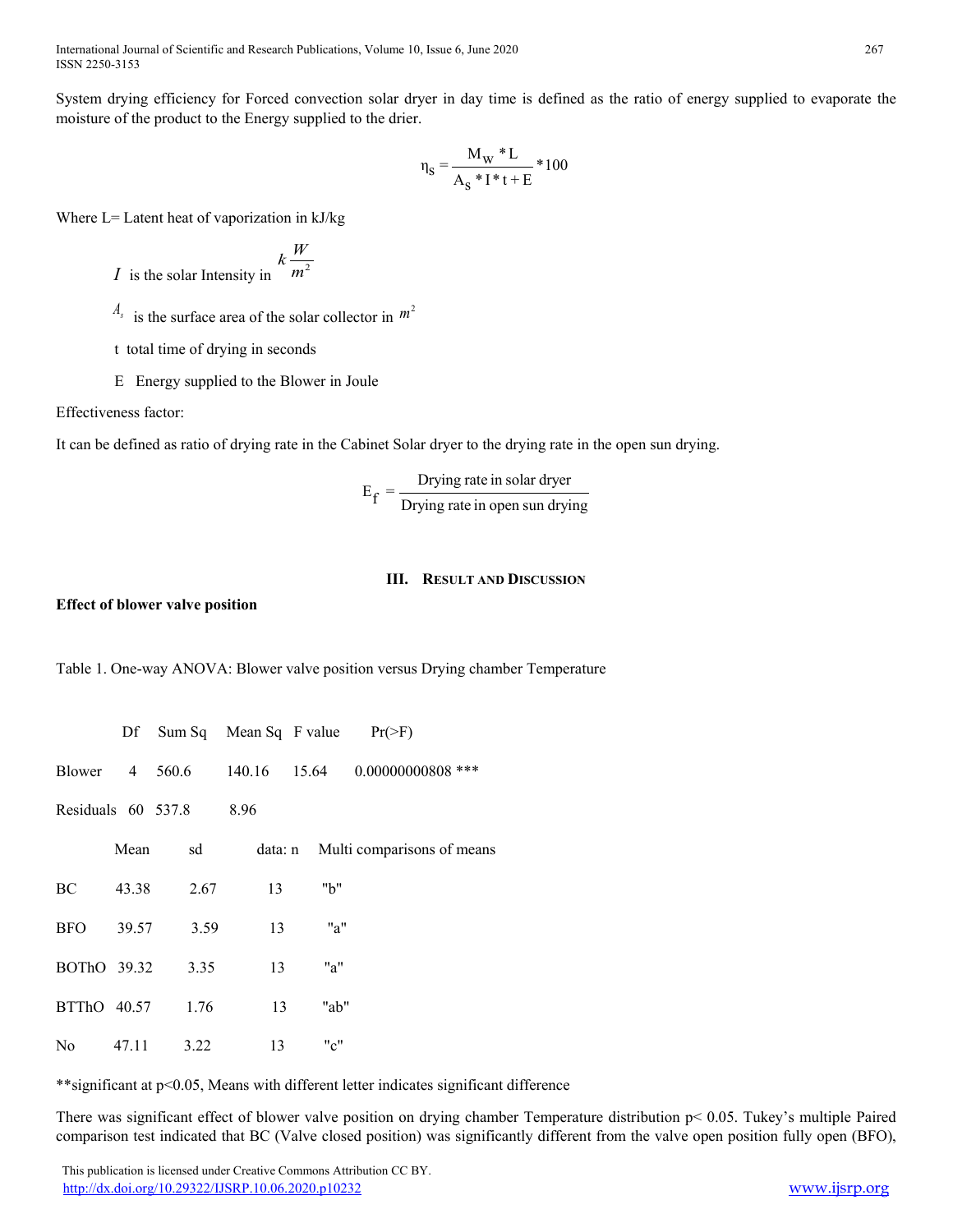One-third open(BOThO) and Two-third open(BTThO), but within the valve opening position BFO, BOThO and BTThO significant difference is not seen from each other. The control, without blower (NO) was significantly different from other. This clearly shows the reliance of the dryer's output on air speed, the device efficiency increased as the air speed increased [14]. If the Blower's speed increases then the temperature will also increase. This is in accordance with the theory of kinetic gas that explains the relationship between speed and temperature is comparable, because the particles in a certain room move faster due to the speed increase [15]. Variation of moisture removal rate with air velocity is typically increased as air velocity increases for a given grain layer thickness. This is because at greater velocity, the air was able to carry away more moisture[16]. The variation of air flow velocity from the solar collector to the drying chamber using the exhaust fan (Blower) showed that the airflow velocity provides the highest drying room temperature increase, indicating that the speed of the exhaust fan has an effect on the transfer of hot air flow to the dryer chamber temperature[17].

With increase in mass flow rate of air the outlet air temperature of collector is going to decrease which reduces the drying temperature required and thus increases drying time [18]. So blower with valve One-third open (BOThO) position of air velocity 17.57m/s was selected for testing parchment coffee bean and red pepper testing.

## **Temperature distribution during drying time**

The temperature in the drying chamber was uninterruptedly registered with loaded chamber. Figures 1 and 2 shows the temperature distribution in drying chamber and the ambient temperature during drying of each red pepper and parchment coffee bean. The result shows that the characteristic of the temperature distribution is suitable for drying coffee seeds that requires the optimum temperature in the range of 45-50 degree Celsius and 55 degree Celsius for pepper drying [19]. Red pepper drying process was takes place for ten days of 71hrs. Whereas parchment coffee bean drying process was takes place for four days of 26hrs. The average and minimum solar radiation (kwh/m2/d) in the study area is 5.4 and 4.60 respectively.



Where TDC-Temperature of drying chamber, TDCo- Temperature at drying chamber outlet and Ta – Ambient Temperature

Fig.1 Temperature Distribution during Red pepper drying

On fig.1 the Minimum and maximum temperature observed within the drying chamber respectively with ambient temperature as Min. 31.40 and 19.10, Max. 56.60 and 30.00  $^{\circ}$ C during drying of red pepper.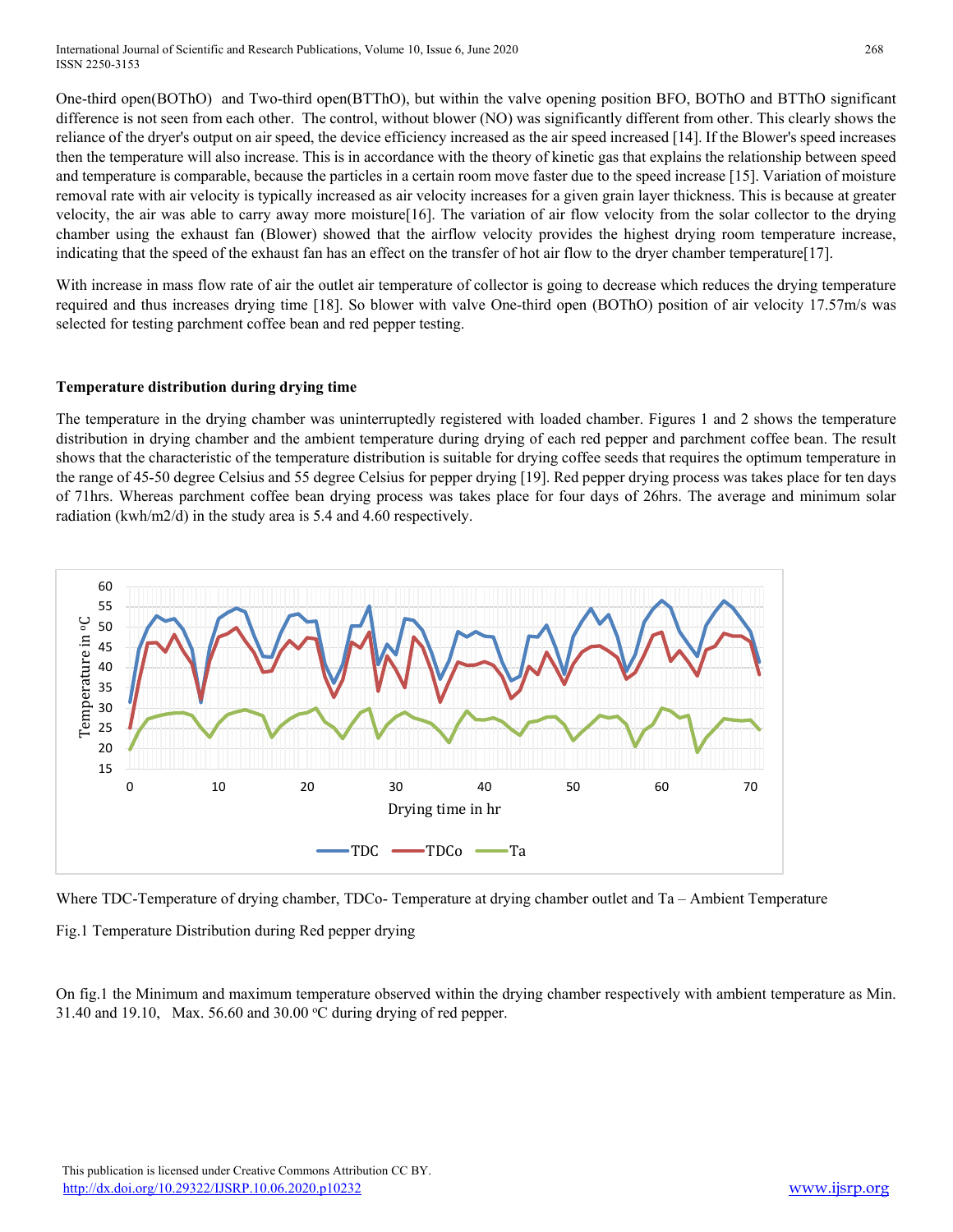International Journal of Scientific and Research Publications, Volume 10, Issue 6, June 2020 ISSN 2250-3153



Fig.2 Temperature Distribution during parchment coffee bean drying

Similarly, on fig.2 the Minimum and maximum temperature observed within the drying chamber respectively with ambient temperature as min 28.90 and 20.00, Max. 45.70 and 29.00°C during drying of parchment coffee bean. The temperature in the ambient is relatively low. Thus, the hourly variation of temperatures within the drying chamber during most hours of daylight is much higher than the ambient temperature. The temperature increase inside the drying chamber was averagely up by 12.98°C and 21.13°C for the time of exposure respectively for parchment coffee bean and red pepper drying. This suggests a possibility of better results than open-air sun drying[20].





Fig.3 Moisture Content of the parchment coffee bean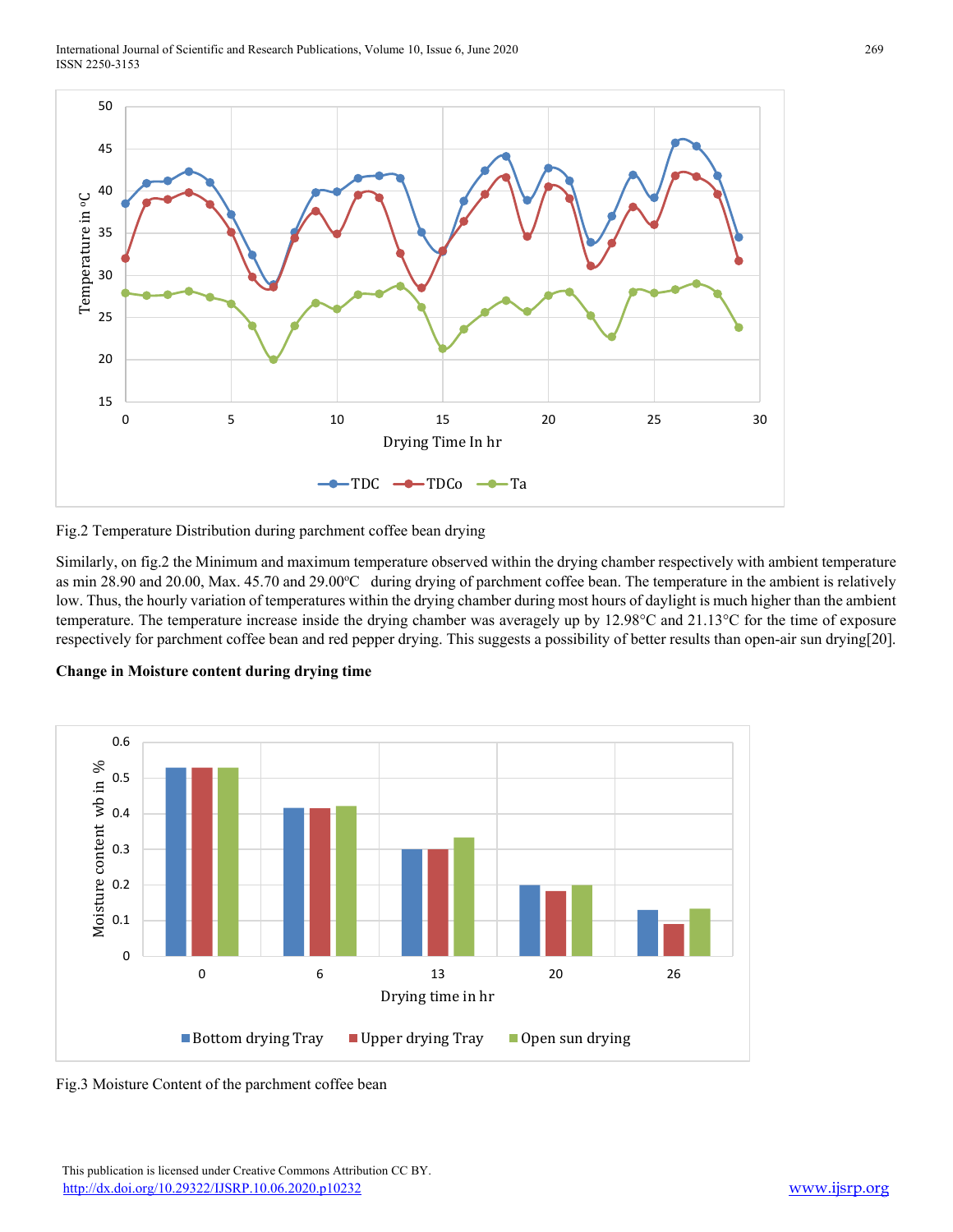International Journal of Scientific and Research Publications, Volume 10, Issue 6, June 2020 270 ISSN 2250-3153

The average initial moisture content of the freshly pulped parchment coffee bean was 52.93% wb while the average final moisture content obtained from the oven dry method was 13, 9 and 13.33% wb respectively for Bottom drying tray, Upper drying tray and open sun drying within the drying time. The initial moisture content lies within the range of 45 to 65% wb reported by [1]. From the result, the deviation of the final moisture content may be attributed to variation in tray position within the drying time.

Previously it was considered that sun dried coffee are the best in quality but now a days increase in the production and as a seasonal crop it is very difficult to go for only sun drying method. Sun drying of coffee in patios takes 7 to 15 days for parchment and 12 to 21 days for cherries, depending on climatic conditions [21].

The solar dryer could reduce the moisture content of coffee beans in 2 days from 54.8 percent to below 13 percent (w.b.) compared with the 5–7 days needed for sun drying [22]. Coffee beans are generally dried under the sun, where drying may take 4-5 days depending on the weather condition[23]. A drop in the drying time occurred when the temperature was high, since a high drying temperature raises the kinetic energy of a water molecule until it breaks free from the cohesive force[24].

Initial moisture content of the red pepper 75.37% was reduced to 11.3%, 9.2% and 8.24% respectively for open sun drying, Bottom drying tray and upper drying tray within the drying time. The upper tray gets more temperature than the lower tray because of the geometry of the solar dryer. Drying rate is very slow and takes 7-15 days, depending on the weather conditions red peppers are infected with dust, debris, rainfall, animals, birds, rodents, insects and micro organisms based on the environmental conditions.

The final drying stage of red chili was obtained after 41 h in the upper tray and 46 h in the lower tray, but in the open sun drying method with the same weather conditions it took around 91 h. For solar drying a major saving in drying time was obtained compared to open sun drying. Solar drying system under forced convection can be substantially higher than the open sun drying system[25]. The drying times of greenhouse and open-sun drying methods for red peppers were 72 h (3 days) and 117 h (5 days), respectively[26].



## Fig.4 Drying rate of the parchment coffee bean

The result in fig.4 of drying rates versus drying time shows as the temperature of the drying air are influencing drying rate. Increasing drying temperature can be used to enhance efficiency of the process. However, sensitivity of the coffee beans should be taken into account. A rise of drying medium velocity does have an impact on the process, as long as drying medium becomes saturated. Lower relative air humidity has small impact on drying rate, but strongly affect the equilibrium humidity of the coffee. In order to optimize the drying process, the application of higher gas temperature at the beginning of the process and lower temperature at the end of the drying process is recommended[27]. As seen in the figure the drying rate of parchment coffee bean on the upper drying tray is higher than the other for the first day and then becomes decreasing for the second day and then increasing at slow rate for the other remaining time. Because the air passing the upper tray additionally heated on the top. The rate of drying is more and is found to be decreasing as time increases. This is due to the removal of moisture from the surface, first accompanied by the transfer of moisture from the product's internal component to its surface. Within the drier the temperature was higher than the ambient temperature, and the corresponding relative humidity in the drier was lower than the relative humidity in the atmosphere. As a result, drying rate of chili in a force convection drier was found to be higher than that of open sun drying. High drying rate was observed during the initial stages of drying. Drying rate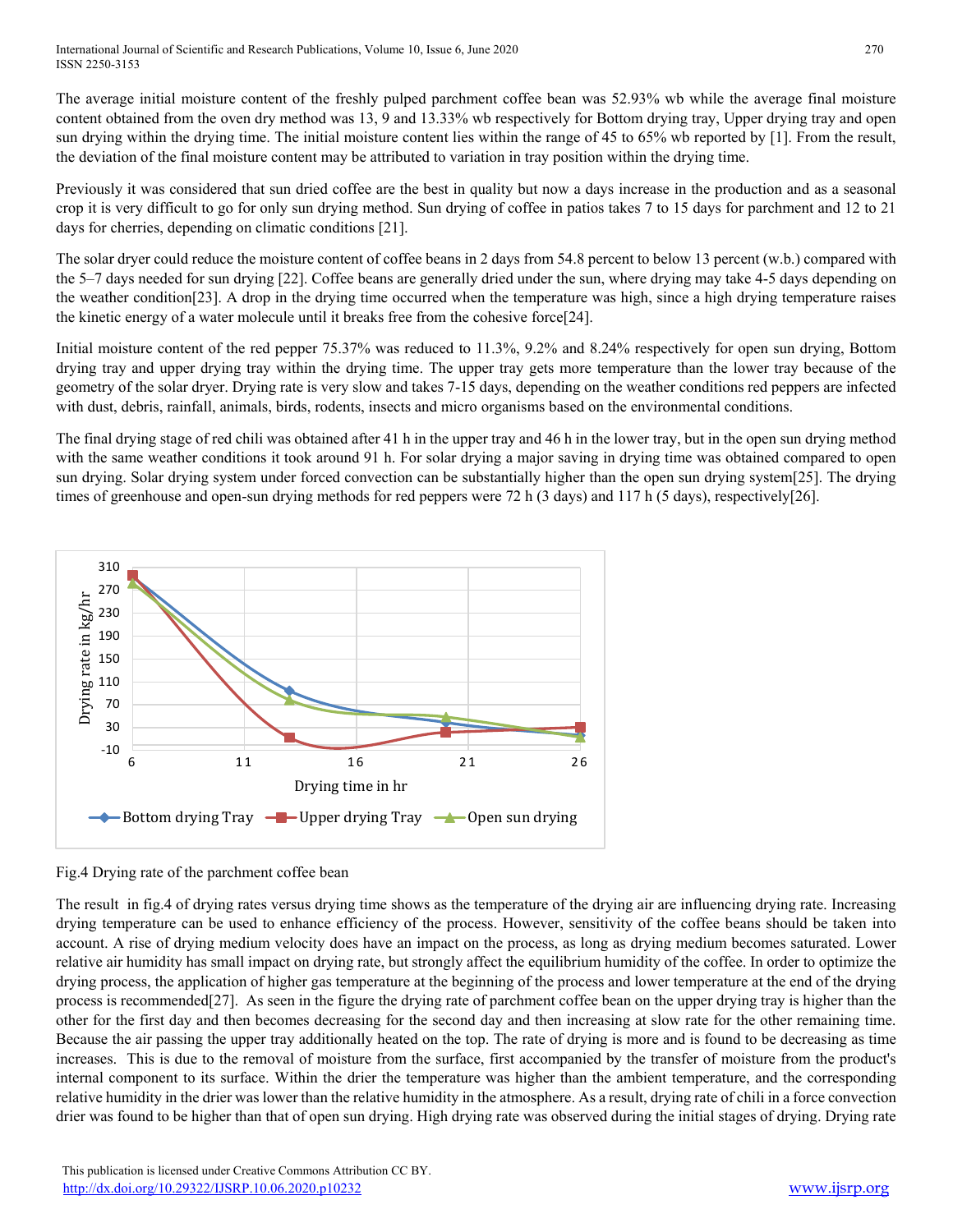decreases as drying time increases. Drying takes place during the falling rate cycle with a sharp drop in the moisture content in the initial stages of drying and in the later stages is very low[28].

Diffusion of moisture is the dominant physical process influencing the reduction in drying levels during the drying of natural products [29].

It can be observed that the constant drying rate period could not be detected under the tested conditions but only the increasing drying rate period was detected. This period occurs when the drying rate is not constant and it decreases due to the water activity reduction on the grain surface. So that, the drying rate is governed due to the intense internal water and vapor flow[30]. The variation in drying rates is attributed to the differences in the position of parchment coffee bean in the drying trays. For all the three loading trays position, the moisture content falls rapidly at first but as the coffee loses moisture the rate of drying slows[1].

The behaviour of the physical properties of coffee is significantly different from that of most agricultural products due to the grain structure (endocarp or parchment). These differences are present even before drying. An air layer between the grain and the endocarp is created because of the presence of the endocarp. This characteristic, may lead to differences in the drying process and its consequences (heat and mass transfer, drying rate, shrinkage, diffusivity, etc.). The parchment will also alter the behavior of the physical properties with respect to the moisture content. Therefore, the drying process is regulated mainly by the conditions of drying air. While the parchment forms a physical barrier to loss of moisture, it does not influence the coffee's final moisture content. The drying rate and the physical properties are affected by the presence of the parchment on the coffee grain[31].



Fig.5 weight reduction during red pepper drying.

The higher rate of weight loss is determined on red pepper placed in the solar dryer than in the open sun drying. Observed System drying Efficiency of the solar dryer on the Bottom and upper drying Tray is 10.4 and 12.27% respectively for parchment coffee bean drying. With Effectiveness Factor of 1.23 and 2.31 respectively for Bottom and upper drying Tray. As reported [32,21,33,34] the efficiency of solar dryers drying of coffee varies between 2 and 50% on average.

System drying Efficiency of 29.07 and 30.5 % was observed respectively in the Bottom and upper drying Tray in the drying of red pepper. The efficiency of the solar collector ranged from 42.18 to 71.4% with an average value of 35 % at a drying air flow rate of 0.01kg/s [35]. The efficiency of the solar collector ranges from 20% - 43%[36]. The average collector and dryer efficiency was about 48% and 34% respectively[37]. At an average solar radiation of 420 W /  $m^2$  and an air flow rate of 0.07 kg / s, the collector, drying system and pick-up efficiency values of about 28%, 13% and 45% respectively[38]. The maximum, minimum and average solar collector efficiency are approximately 12.0%, 54.6% and 35.1% respectively, with an air mass flow rate of around 0.1254 kgs−1[39]. The solar drier's thermal efficiency was measured at around 21 per cent with a particular moisture extraction rate of around  $0.87 \frac{kg}{/kwh}$  [28].

# **IV. CONCLUSION**

From the experiment conducted using forced convection mixed-mode solar dryer the Minimum and maximum temperature observed within the drying chamber and ambient temperature respectively Min. 31.40 and 19.10, Max. 56.60 and 30.0°C during drying of red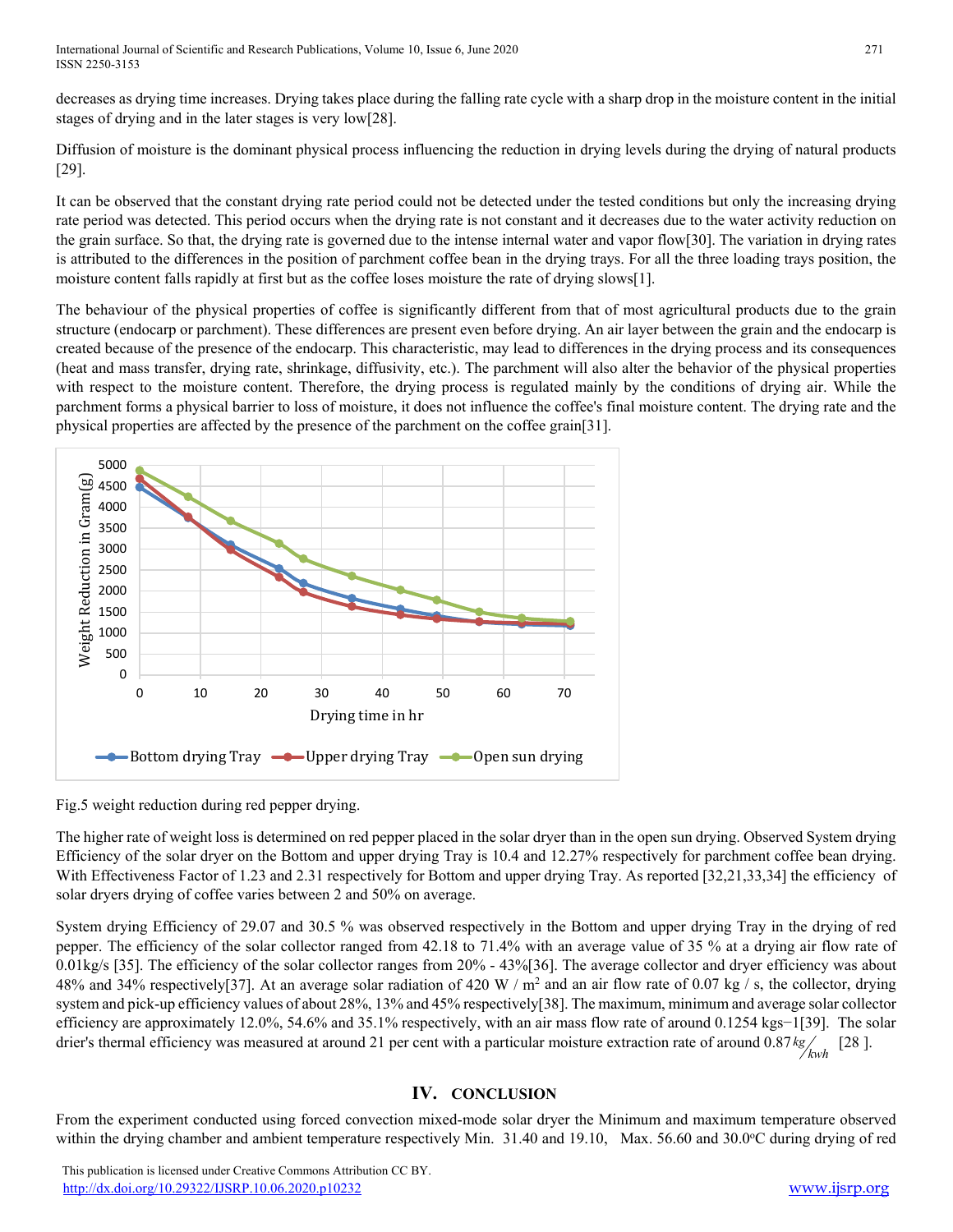pepper and min 28.90 and 20.00, Max. 45.70 and 29.00oC during drying of parchment coffee bean. Observed System drying Efficiency of the solar dryer on the Bottom and upper drying Tray is 10.4 and 12.27% respectively for parchment coffee bean drying, 29.07, and 30.5 % was observed respectively in the Bottom and upper drying Tray in the drying of red pepper. Drying by forced convection mixedmode solar dryer it takes 71hours to dry red pepper of 9.1 kg with final moisture content of 9.22% and 8.24% on bottom and upper drying try respectively. Similarly, it takes 26 hours to dry parchment coffee bean of 18.2kg with final moisture content of 13% and 9% on bottom and upper drying try respectively. However, the drying in open sun takes much more time. As can be seen from the result the design of the solar dryer geometry, the drying tray position, drying air speed flow, drying temperature and drying time greatly affects the final moisture content of the products to be dried which governs the product quality.

#### **REFERENCES**

- [1] E. Menya and A. J. Komakech, "Investigating the effect of different loading densities on selected properties of dried coffee using a GHE dryer," vol. 15, no. 3, pp. 231–237, 2013.
- [2] M. Dessie, M. Jailan, H. Mosi, and G. Mekonnen, "Value Chain Analysis of Red Pepper : The Case of Mareko District, Guragie Zone, Southern Ethiopia" vol. 17, no. 2, pp. 31–39, 2018, doi: 10.19080/ARTOAJ.2018.17.556015.
- [3] A. G. Woldesenbet, B. Woldeyes and B. S. Chandravanshi, "Wet coffee processing waste management practice in ethiopia," *Asian J. Sci. Technol.*, vol. 6, no. 05, pp. 1467–1471.
- [4] D. Y. Tekle, A. B. Hailu, T. A. Wassie, and A. G. Tesema, "Effect of coffee processing plant effluent on the physicochemical Properties of receiving water bodies in Jimma zone, Ethiopia," no. April, 2015, doi: 10.11648/j.ajep.20150402.12.
- [5] A. Coffee, B. Tsegaye, A. Mohammed, and E. Getachew, "Impact of Sun Drying Methods and Layer Thickness on the Quality of Highland," vol. 1, no. 3, pp. 1–7, 2014, doi: 10.4172/2376-0354.1000117.
- [6] M. Tesfa, "Review on Post-Harvest Processing Operations Affecting Coffee ( Coffea Arabica L .) Quality in Ethiopia," vol. 6, no. 9, pp. 25–35, 2019.
- [7] M. U. Ude, S. A. Ogunjobi, B. I. Onyia, and E. L. I. O. I, "Drying of Millet using Solar Dryer," no. 1, 2016.
- [8] K. J. Bradford *et al.*, "Trends in Food Science & Technology The dry chain : Reducing postharvest losses and improving food safety in humid climates," *Trends Food Sci. Technol.*, vol. 71, no. July 2017, pp. 84–93, 2018, doi: 10.1016/j.tifs.2017.11.002.
- [9] A. S. Husainy, P. P. R. Kulkarni, M. E. Student, H. P. Engineering, and J. J. M. College, "PERFORMANCE ANALYSIS OF ASOLAR GRAPE DRYER WITH THERMAL ENERGY STORAGE BY PCM," pp. 54–60, 2015.
- [10] F. Elias, D. Muleta, and D. Woyessa, "Effects of Phosphate Solubilizing Fungi on Growth and Yield of Haricot Bean ( Phaseolus vulgaris L.) Plants," vol. 8, no. 10, pp. 204–218, 2016, doi: 10.5539/jas.v8n10p204.
- [11] D. Befikadu, G. Bultosa, N. Resources, S. Madhavarao, and W. Sori, "MYCOFLORA OF GRAIN MAIZE (Zea mays L.) STORED IN TRADITIONAL STORAGE CONTAINERS (GOMBISA AND SACKS) IN SELECTED WOREDAS OF JIMMA ZONE, ETHIOPIA," no. April, 2014.
- [12] C. Nimrotham, R. Songprakorp, S. Thepa, and V. Monyakul, "ScienceDirect ScienceDirect and Methods : Experimental of Drying by Two Solar Drying and Low - Temperature Drying Assessing the feasibility of using the System heat demandoutdoor a long-term district heat temperature function for demand forecast," *Energy Procedia*, vol. 138, pp. 512–517, 2017,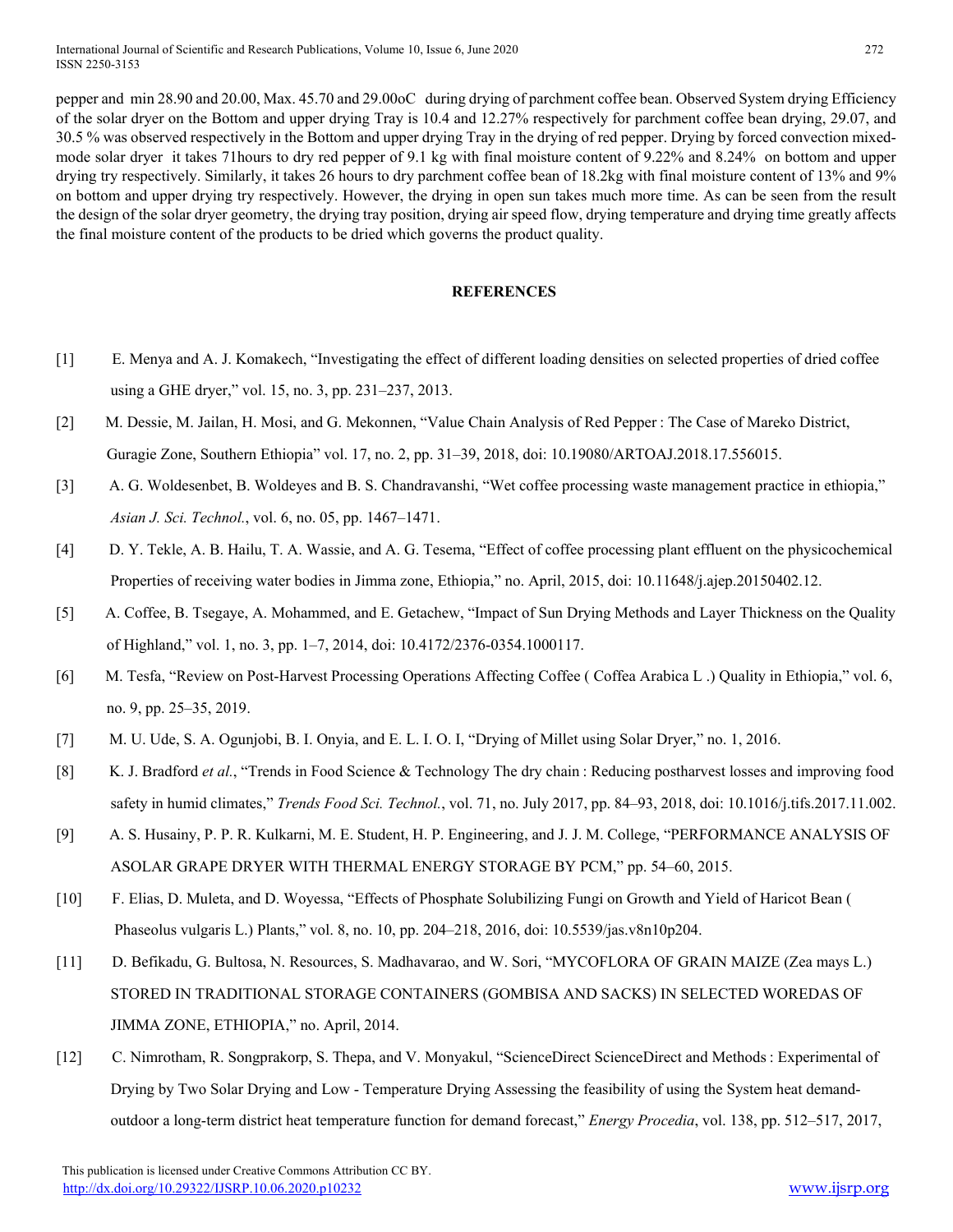doi:10.1016/j.egypro.2017.10.237.

- [13] A. Onat, "Theoretical and Experimental Analysis of Drying Various Geometrical Forms of Red Pepper," vol. 127, no. 4, pp. 1388–1392, 2015, doi: 10.12693/APhysPolA.127.1388.
- [14] P. K. Wankhade, R. S. Sapkal, and V. S. Sapkal, "Design and Performance Evaluation of Solar dryer," vol. 2014, pp. 70–73, 2014.
- [15] M. F. Izdiharrudin, R. Hantoro, and S. U. Hepriyadi, "Heat Transfer Analysis of Solar Fish Drying Machine on the Effects of Fish Mass and Blower Speed Variations," vol. 5, no. 2, pp. 19–22, 2019, doi: 10.11648/j.ajme.20190502.13.
- [16] B. Osodo and D. Nyaanga, "Investigating the Effect of Selected Parameters on Moisture Removal Rate of an Experimental Forced Convection Solar Grain Dryer," vol. 8, no. 1, pp. 12–18, 2018, doi: 10.5923/j.ijee.20180801.02.
- [17] M. Mulyadi and R. Nur, "The forced convection biomass and solar collector dryer for drying seaweed using exhaust fan the Forced Convection Biomass and Solar Collector Dryer for Drying Seaweed Using Exhaust Fan," vol. 060011, no. June, 2018.
- [18] A. S. N. Husainy, S. Pujari, and G. Wale, "Experimental Investigation of Mixed Mode Forced Convection Solar Dryer for Turmeric (Curcuma Longa)," vol. 7, no. 1, pp. 1–6, 2018.
- [19] A. S. Mujumdar, *Handbook of Industrial Drying*, Fourth Edi. Boca Raton London New York CRC: Taylor & Francis Group, pp. 333, 2015.
- [20] C. B. Pardhi and J. L. Bhagoria, "Development and performance evaluation of mixed-mode solar dryer with forced Convection," pp. 1–8, 2013.
- [21] P. Ghosh and N. Venkatachalapathy, "Processing and Drying of Coffee A Review," vol. 3, no. 12, pp. 784–794, 2014.
- [22] G. Mwithiga, S.N. Kigo, "Performance of a solar dryer with limited sun tracking capability Authors," *J. Food Eng.*, vol. 74, no. 2, pp. 247–252, 2006.
- [23] M. Bekele and M. C. Aga, "Review on Post-Harvest and Green Bean Coffee Processing in Ethiopia Review on Post-harvest and Green Bean Coffee Processing in Ethiopia," no. June, 2019, doi: 10.7176/JNSR.
- [24] S. Phitakwinai, S. Thepa, and W. Nilnont, "Thin ‐ layer drying of parchment Arabica coffee by controlling temperature and relative humidity," no. March, pp. 1–11, 2019, doi: 10.1002/fsn3.1144.
- [25] M. Z. Hossain, M. A. Hossain, A. Awal, and M. Alam, "Design and Development of Solar Dryer for Chilli Drying Key words-," no. February 2014, 2015.
- [26] S. Nasiroglu and H. Kocabiyik, "Thin-layer infrared radiation drying of red pepper slices," vol. 32, no. 2009, pp. 1–16, 2007, doi: 10.1111/j.1745-4530.2007.00195.x.
- [27] W. B. Sunarharum, S. S. Yuwono, R. Sigalingging, D. Herak, B. Haryanto, and M. Sirait, "A field survey on coffee beans drying methods of Indonesian small holder farmers," 2017, doi: 10.1088/1757-899X/237/1/012037.
- [28] M. Mohanraj and P. Chandrasekar, "PERFORMANCE OF A FORCED CONVECTION SOLAR DRIER INTEGRATED WITH GRAVEL AS HEAT STORAGE MATERIAL FOR CHILI DRYING," vol. 4, no. 3, pp. 305–314, 2009.
- [29] Mizera, D. Herák, P. Hrabě, A. Kabutey, M. Wasserbauer, and H. Pouzarová, "Describing of drying curves of green coffee